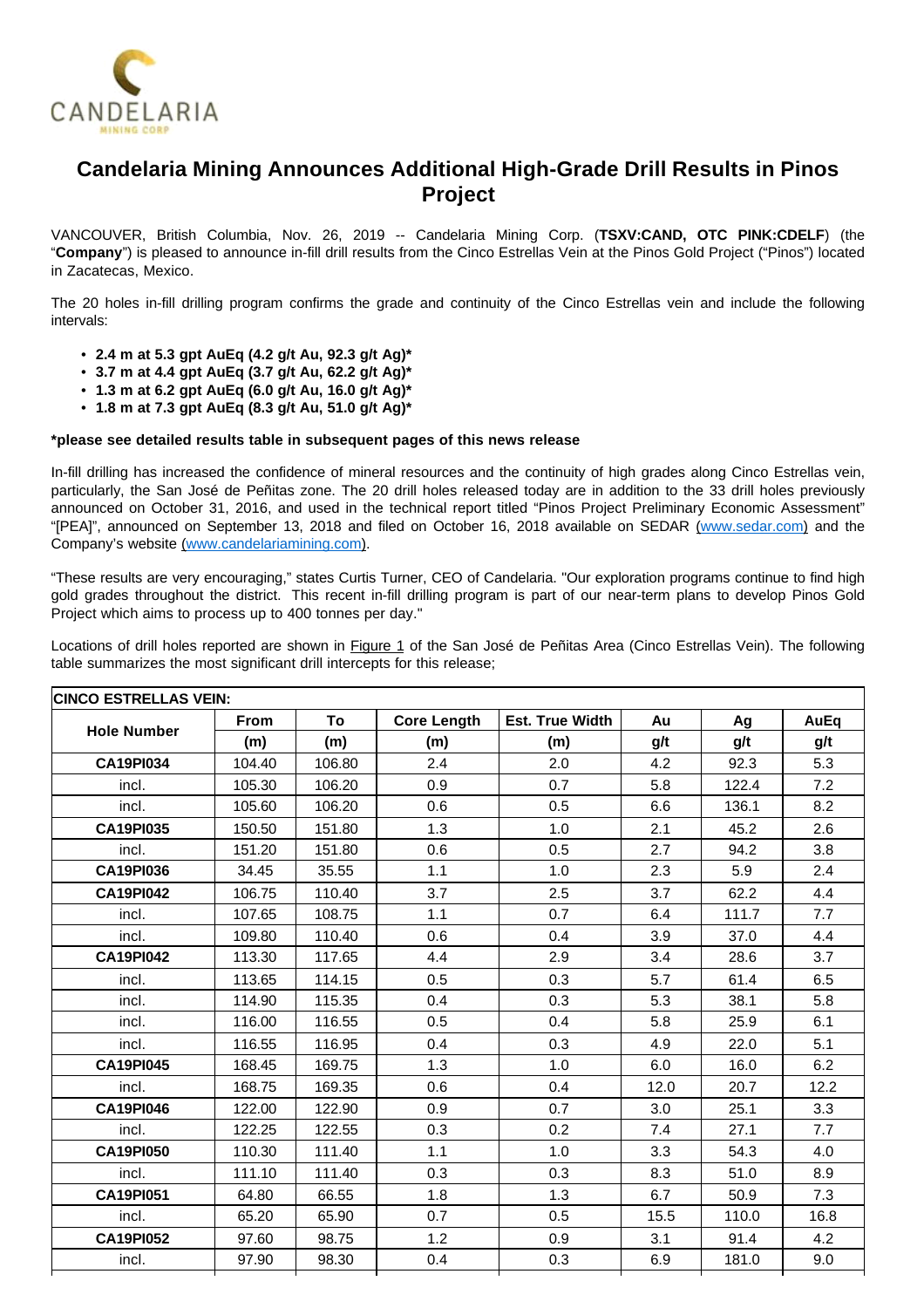| <b>CA19PI053</b> | 75.75 | 77.20 | 1.5 | . . | 4.3 | 14.9 | -4.4 |
|------------------|-------|-------|-----|-----|-----|------|------|
| incl.            | 76.60 | 77.20 | 0.6 | 0.5 | 8.4 | 16.8 | 8.6  |
| And              | 78.10 | 78.40 | 0.3 | 0.2 | 7.9 | 14.8 | 8.0  |
| And              | 84.80 | 85.40 | 0.6 | 0.5 | 4.3 | 4.,  | 4.4  |

Note: All numbers are rounded. Based on a cutoff grade of 2.2 gpt AuEq.

\* AuEq based on 83 (Ag):1 (Au) calculated using long-term gold and silver prices of US\$1,300 per ounce gold and US\$15.5 per ounce silver.

These new drill holes announced in this release have an estimated true width ranging of 0.9 m to 2.9 m (Weighted Average True of 1.5 m) along the same estimated mineralized lengths as presented in the PEA announced on September 13, 2018.

In-fill drilling increases the confidence between discrete zones reported in the 2018 PEA. Additionally, drilling has defined new mineralization intersected to depth and down plunge. Figure 2 shows a cross section where the Cinco Estrellas mineralization crops out to the down dip projection of the vein.

Curtis Turner, remarked, "The Cinco Estrellas Vein mineralization suggests the vein has increased continuity and is open at depth and to the south of the Pinos District, with potential to expand the resource."

## **Method of Analysis**

Samples were prepared at the ALS Global lab facility in Zacatecas, Mexico, and analyzed by ICP and AA methods at their facilities in Vancouver, Canada. Diamond drill samples sent for analysis consisted of half HQ-sized diamond core split on site, prepared by the ALS Global sample preparation laboratory in Zacatecas, Mexico, and assayed for Au by 50 g fire assay with AA finish (Au grades over 10 gpt Au are analyzed with gravimetric finish), and for Ag by Induction Coupled Plasma of 0.5 g with aqua regia digestion.

## **Quality Control.**

Preparation and assaying of samples from Candelaria's Pinos project are done with strict adherence to a Quality Assurance/Quality Control (QA/QC) protocol. QA-QC of Candelaria has been described in detail in technical report of Pinos Project Preliminary Economic Assessment (PEA). The Company inserted each 17 samples in average a stream of blanks and standards, the qualified person as defined in NI 43-101 selected seven duplicates and these were assayed on Inspectorate laboratory (Bureau Veritas) of Durango, Mexico.

Mr. Jose Antonio Olmedo, Eng. Geol. MSc. an Independent Consultant, located in Mexico City, Mexico, who is an "Independent Qualified Person" as defined by NI 43-101 has supervised the preparation and approved the scientific and technical disclosure in the news release.

ON BEHALF OF THE BOARD,

Curtis Turner Chief Executive Officer

### **For further information, please contact:**

Investor Relations Email: [info@candelariamining.com](mailto:info@candelariamining.com) Phone: 604-349-5992

### **About Candelaria Mining**

Candelaria Mining is a Canadian-based gold development and exploration company with a portfolio of highly prospective projects in Mexico. In Veracruz, Candelaria's 100% owned Caballo Blanco Gold Project hosts NI 43-101 Indicated Resources of 521,000 ounces of gold and 2,170,000 ounces of silver (31,220,000 tonnes grading 0.52 g/t gold and 2.16 g/t silver) and Inferred Resources of 95,000 ounces of gold and 590,000 of ounces of silver (8,630,000 tonnes grading 0.34 g/t gold and 2.14 g/t silver). In Zacatecas, Candelaria's 100% owned Pinos Gold Project consisted of roughly 17km worth of veins containing Gold and Silver. A preliminary economic assessment was completed in September of 2018 modeling a 200 tpd ramping to 400 tpd operation. In both projects the potential exists to increase these estimated resources through continued drilling and exploration.

For more information on resource estimates, please see the Company's website, [www.candelariamining.com.](http://www.candelariamining.com/)

## **Cautionary Note Regarding Forward-looking Statements**

This press release contains certain "forward-looking statements" and "forward-looking information" under applicable Canadian securities laws concerning the business, operations and financial performance and condition of Candelaria Mining Corp. ("Candelaria" or "Candelaria Mining"). Forward-looking statements and forward-looking information include, but are not limited to, statements with respect to estimation of mineral resources at mineral projects of Candelaria; the realization of mineral reserve estimates; the timing and amount of estimated future production; economics of production; success of exploration